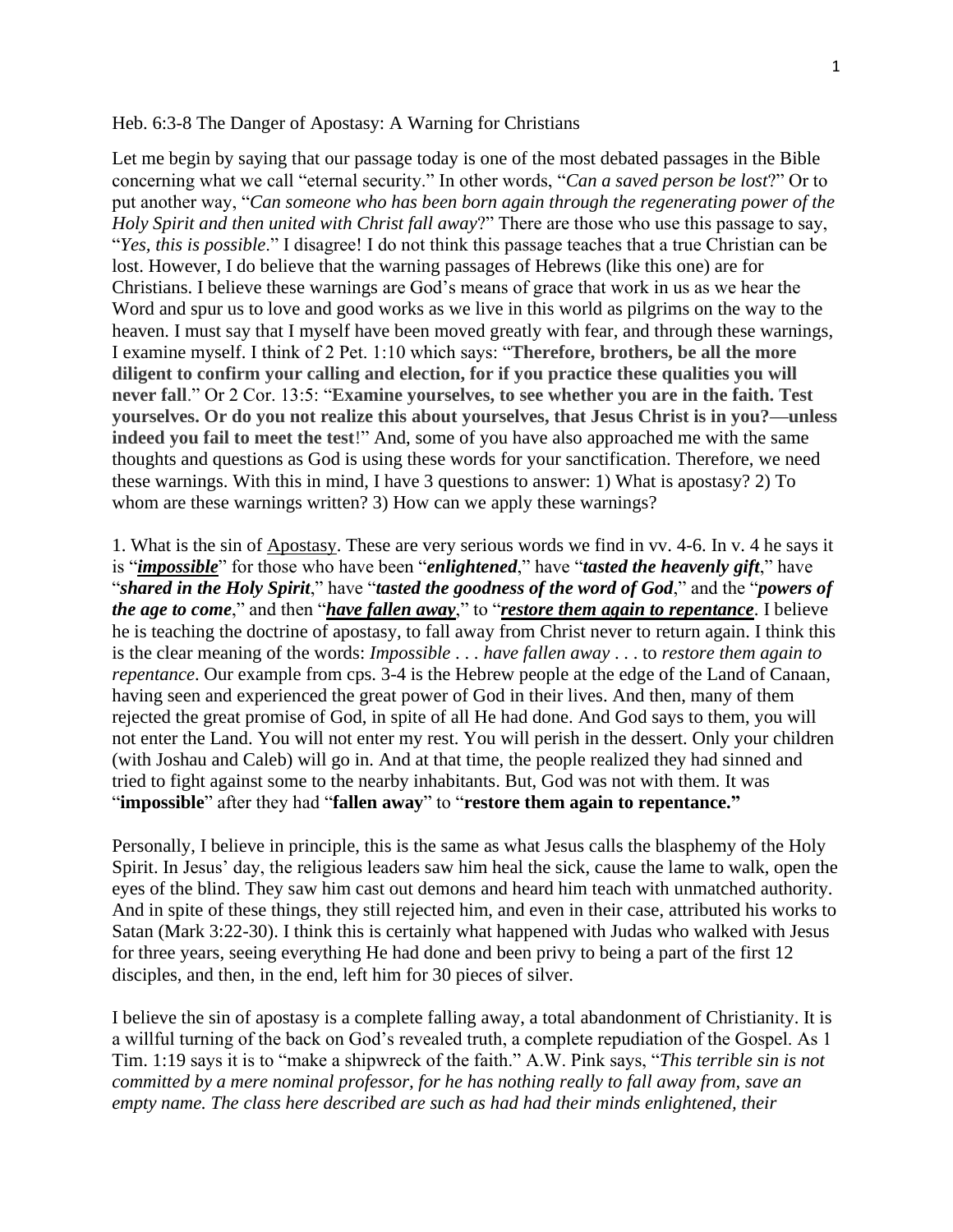*consciences stirred, their affections moved to a considerable degree, and yet who were never brought from death unto life*." And "*It is the total renunciation of all the distinguishing truths and principles of Christianity, and this not secretly, but openly, which constitutes apostasy*."

And notice what the author says about what constitutes this great sin in v. 6: "**Since they are crucifying once again the Son of God to their own harm and holding him up to contempt**." This means that those who commit apostasy and turn away from Christ in this way are just like those standing near the cross where Jesus died and shout: "crucify him, crucify him." In this way they crucify him again and hold him up to contempt. To abandon Christ, who is God's Son, who is superior to ALL things, is to say that his death was nothing, it didn't accomplish anything. What a frightening description! I hope NO ONE in this room ever commits apostasy!

2. To whom are these warnings written? I believe these warnings are for Christians. Though there may be various reasons, I will mention two.

First Reason: The multiple warnings in the Book of Hebrews is addressed to new covenant believers. Look over at 2:1. The author writes: "**Therefore we must pay much closer attention to what we have heard, lest we drift away from it**." Look over at another warning in 3:12-14: "**Take care, brothers, lest there be in any of you an evil, unbelieving heart, leading you to fall away from the living God. But exhort one another every day, as long as it is called "today," that none of you may be hardened by the deceitfulness of sin. For we have come to share in Christ, if indeed we hold our original confidence firm to the end**." Look at 4:1: "**Therefore, while the promise of entering his rest still stands, let us fear lest any of you should seem to have failed to reach it**." Also, in 4:11: "**Let us therefore strive to enter that rest, so that no one may fall by the same sort of disobedience**." Heb. 10:26: "**For if we go on sinning deliberately after receiving the knowledge of the truth, there no longer remains a sacrifice for sins** . . ." Look back at 5:11: "**About this we have much to say, and it is hard to explain, since you have become dull of hearing**." And finally to 6:1: "**Therefore let us leave the elementary doctrine of Christ and go on to maturity** . . ." In every case, these warnings are for Christians. It would seem strange if the author singled out the one warning in Heb. 6.

Second Reason: These descriptions in vv. 4-5 seem to be what happens to Christians. Let me say I do believe the author is using OT examples as pictures. They were enlightened, possibly referring to the fire of God leading them in the dessert. They tasted of the manna that fell from heaven. They shared in the Holy Spirit as He worked among them. They certainly tasted of the goodness of God's Word, and had witnessed great miraculous powers. At the same time, I believe the author is speaking to new covenant Christians who had also experienced the fulfillment of these pictures in Christ. Therefore, to be "**enlightened**," to "**taste the heavenly gift**," to "**share in the Holy Spirit**," to "**taste the goodness of the Word of God**," who is Christ, and also the "**powers of the age to come**," is to be a true Christian.

Now, as you think about the sin of apostasy being addressed to Christians, you probably have lots of questions. You may think "*if the warning of apostasy is given to Christians, then they must be able to fall away*." Or maybe you think, "*this warning is given to a mixed group of professing Christians, where the elect continue in the faith, but the non-elect fall away*." For the most part this is the Presbyterian view which sees the new covenant as having both Christians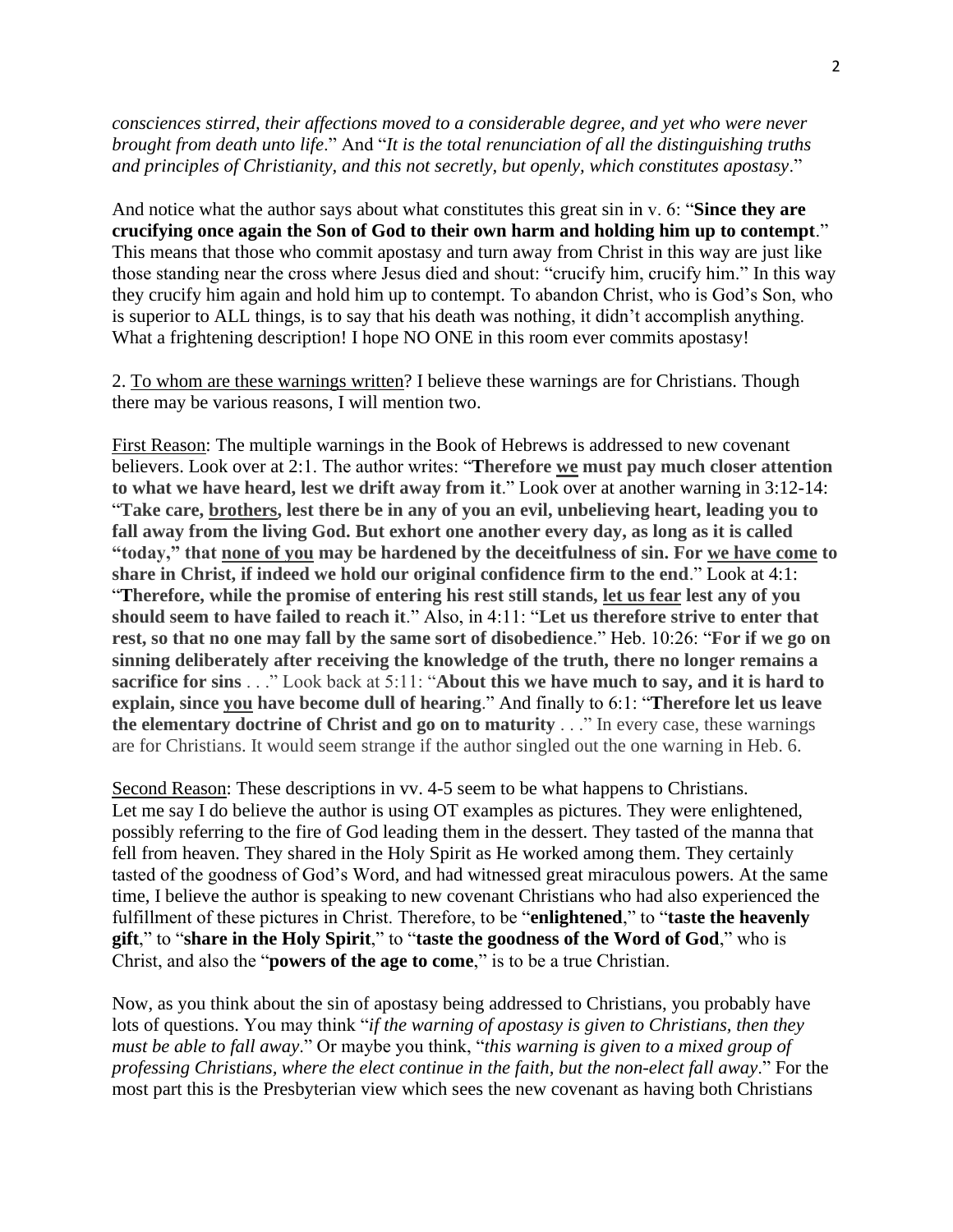and non-Christians. Now, I may be wrong, but I see this passage as directed at believers, who in the end do not commit this sin, which brings us to our last question.

3. How do we apply these warnings? I have some comments and specific applications.

Comment: There will always be a mixed audience for those who hear and respond to the preached word. Think about the parable of the soils. Remember that 3 of the 4 examples responded positively to the gospel, but only 1 remained, the other 2 fell away. There are those of us here who are not Christians. But, they really have nothing to fall away from. And though some may respond to the general preaching of the Word and even consider such a warning, these warnings (as I've shown) are for Christians.

Comment: The sin of apostasy is a real warning with a real danger, as are all the warnings in Hebrews. As we've seen, they are warned against "*drifting away*" (2:1), "*neglecting their salvation*" (2:3), "*hardening their hearts*" (2:7-8, 15), "*falling away from the living God*" (3:12), etc. These warnings are for Christians. These warnings aren't "looking back" upon those who have fallen away. They are not retrospective, but prospective. They are exhortations describing a real danger. And, this warning isn't just hypothetical. Examples: Think of Road signs. "*Danger ahead*." "*Curvy road*." "*Ice on bridge*." If you do not heed them, what will happen? I think of Parents warning their kids of running into the street or looking both ways. Why? If they disobey, they may be struck by a car and killed. Poisonous labels warn us of what will happen if we ingest them. If we are playing near a cliff, what is the best way to keep anyone from getting too close? Warn them.

Comment: These warnings are means God uses for our sanctification. Let me give an example from Scripture. Acts 27. Paul, along with prisoners being transported to Rom, are on a ship. And there came a fierce storm. And all of them were full of fear as they knew they would probably die. But Paul stood before them and said, "**Take heart, for there will be no loss of life among you, but only of the ship. For this very night there stood before me an angel of the God to whom I belong and whom I worship, and he said, "Do not be afraid . . . God has granted you ALL those who sail with you**" (vv. 21-24). And then some days later as the storm continued, the sailors tried to escape and get into lifeboats. And Paul said to the centurion and the soldiers, "**Unless these men stay in the ship, you cannot be saved**." Then the soldiers cut away the ropes." (vv. 27-32). Here, Paul had been promised that none would die. But, he warns them with real danger.

Application: There is a tension between divine sovereignty and human responsibility. An end assured by God does not negate the divinely appointed means to that end. In other words just because God has decreed something to happen, doesn't mean we can neglect our responsibility to use God's appointed means. Think again of sovereignty and salvation and the call of the gospel. Though God elects before the foundation of the world and predestines Christians to adoption through Christ (Rom. 9:11-18; Eph. 1:5), the elect cannot call on and believe in him unless the good news of the gospel is preached to them (Rom. 9:14). Paul (Jesus, others) still calls on sinners to repent and believe the gospel! God's electing purposes from before creation do not invalidate the requirement that sinners must have faith in Jesus to be saved. Belief is a condition to be saved, but God through his grace has promised to fulfill that condition. Phil. 1:6: